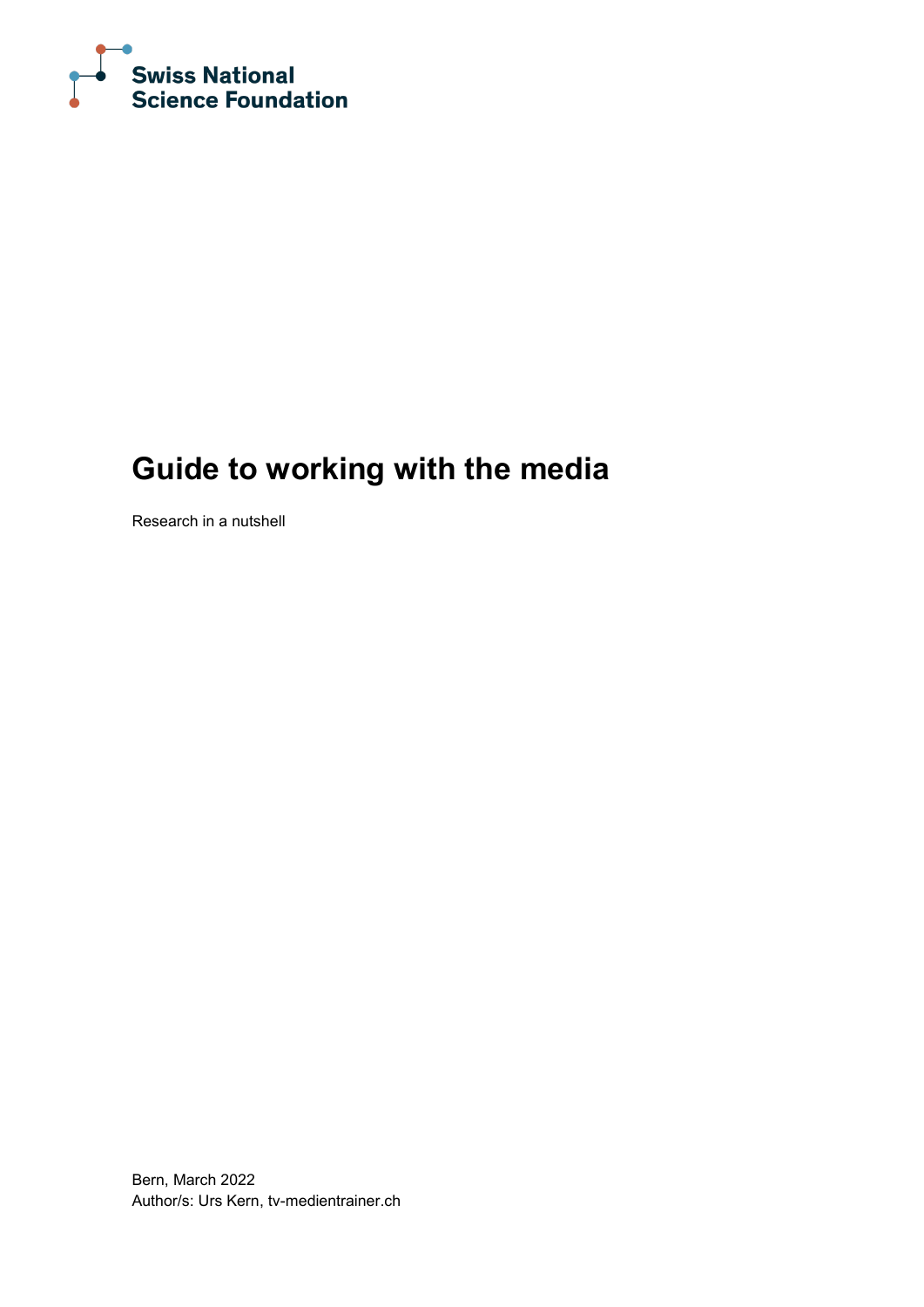

#### **Engaging the public with your research**

The SNSF supports science communication both among researchers and between researchers and the public. It therefore awards grants for scientific meetings and publications as well as for projects that foster dialogue between science and society.

This guide covers essentials tools for communicating effectively via TV and radio as well as in print and through online and social media. It provides practical tips to help you with media appearances and in dealing with journalists.

### **1. From jargon to language everyone can understand**

Scientific language avoids personal opinion and feelings to ensure that the exchange of information between researchers is as objective, apolitical and accurate as possible. However, the typical characteristics of this language, such as convoluted sentences, an abundance of nouns and technical jargon, can be challenging. Moreover, research results are usually published in English.

When presenting your research to the media, you must be able to express it in language that is clear, comprehensible and engaging. In other words, you must be an ambassador for your research. That in turn means translating your research into everyday language that anyone can understand. You can do that by using evocative words, metaphors and specific examples to illustrate your findings.

### **2. What exactly do you want to say?**

To communicate concisely and compellingly, you need a few key messages. These key messages are an indispensable tool for getting to the heart of the most relevant findings from a wealth of data, often accumulated over years of research. This is true for any public appearance in the media, whether a soundbite for a TV programme; a longer interview for radio, print or online media; or for a post on social media or a presentation. What do you want the target audience to know about your research?

Choosing a key message therefore involves asking the following questions: what are the main findings of my research? Why do these findings matter for society? How do my research results contribute to public understanding?

A key message must also make a personal statement. This does not mean a dry summary or an "abstract", but rather presenting and assessing your most significant research findings in a few sentences. Now, communicating the significance of your results implies having a point of view. You need to be ready with convincing answers to the following questions:

In this era of "fake news", "alternative facts" and misleading "propaganda bots" on social media, it is particularly important that scientific facts contribute to public understanding. But how do you as a researcher get your scientific findings out to the media?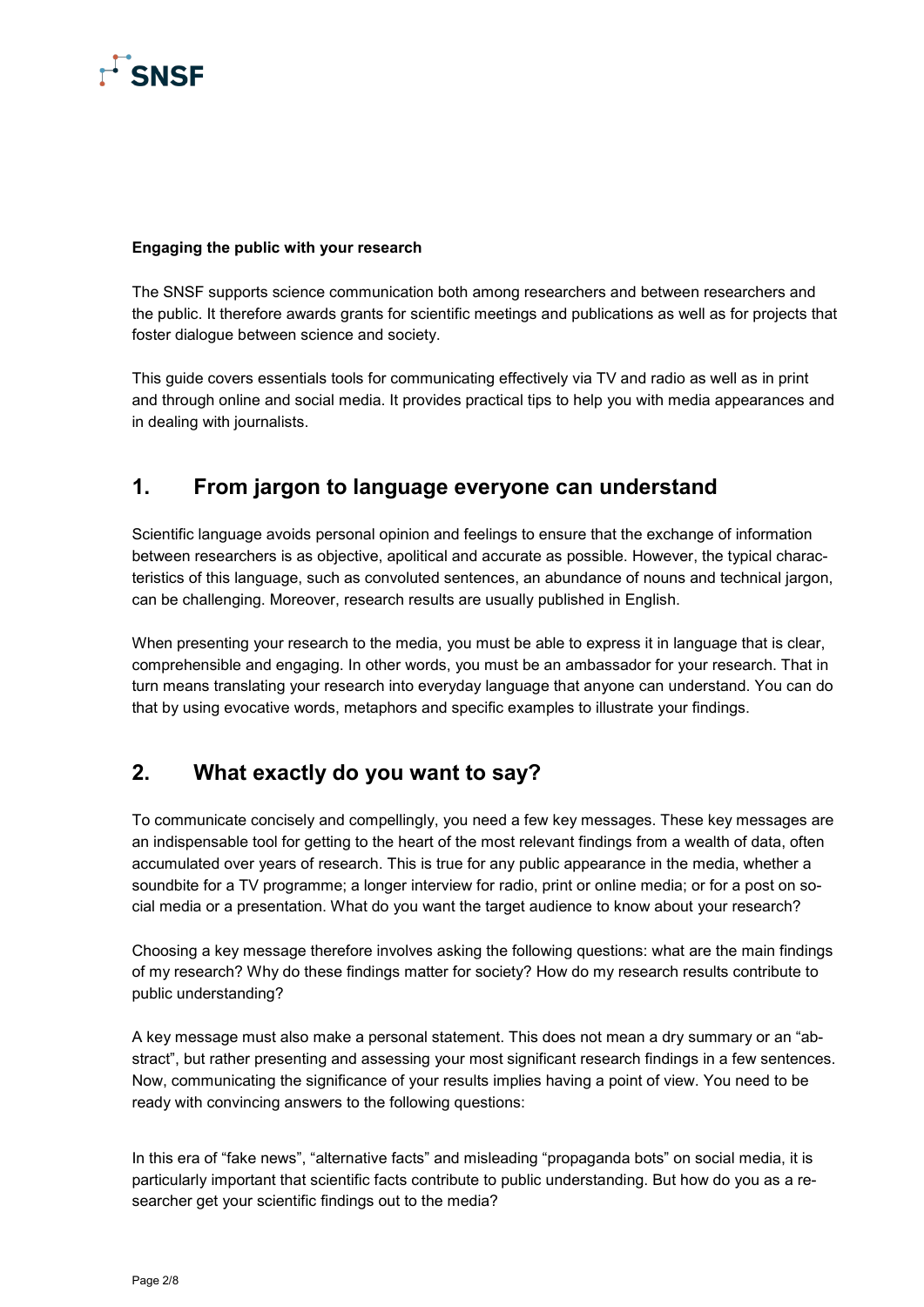

- To what extent is my research relevant to society?
- What contribution does it make?
- How do I feel about my research results?

The audience must be able to feel what you think, and not only through your words.

That is another way of saying that in addition to your key message, your innermost feelings are conveyed by your facial expressions and the tone of your voice. Nonverbal communication is often more powerful than verbal communication. The audience may soon forget your explanations and the details of what you say. But the essence of your research and why it is important for society should stick with them.

#### **Be prepared**

Whether a long interview, a brief comment or an in-depth TV panel discussion, consider the range of possible formats in which you might be interviewed and the impression you wish to make.

Being prepared allows you to respond effectively during an interview. Experts who let a little of their personality show come across better than a cold-blooded purveyor of facts. Researchers or research managers facing a tough interviewer are more persuasive if they share their own concerns.

Distinguish between statements based on science and political statements. Respond accordingly as an expert and employee of your institution or as a private person. Don't be afraid to say "I can only answer that personally". When in doubt, refrain from answering questions outside your area of expertise. If you're not certain of something, say "I don't know" or "I'd rather not comment on that".

### **3. Tell a story**

Think about the stories behind your science. Research can be likened to an adventure. When you first started your investigation, you wished to fill a gap in knowledge. So you set out, overcame obstacles and difficulties, and finally achieved your goal with new insights and greater maturity. Or maybe what you learned – your findings – are the real story.

Whatever the case, now you want to share this knowledge with the public. Traditional storytelling is a powerful way of arousing people's interest, conveying facts and emotions to them and, in the best case, changing the way they think. The same applies to stories about research. For the audience, listening to you should be like seeing a movie. And remember: not every story has to be as long as Homer's *Odyssey*.

### **4. How to reach the media**

Let the media office of your institution know that you would like to go public with your research results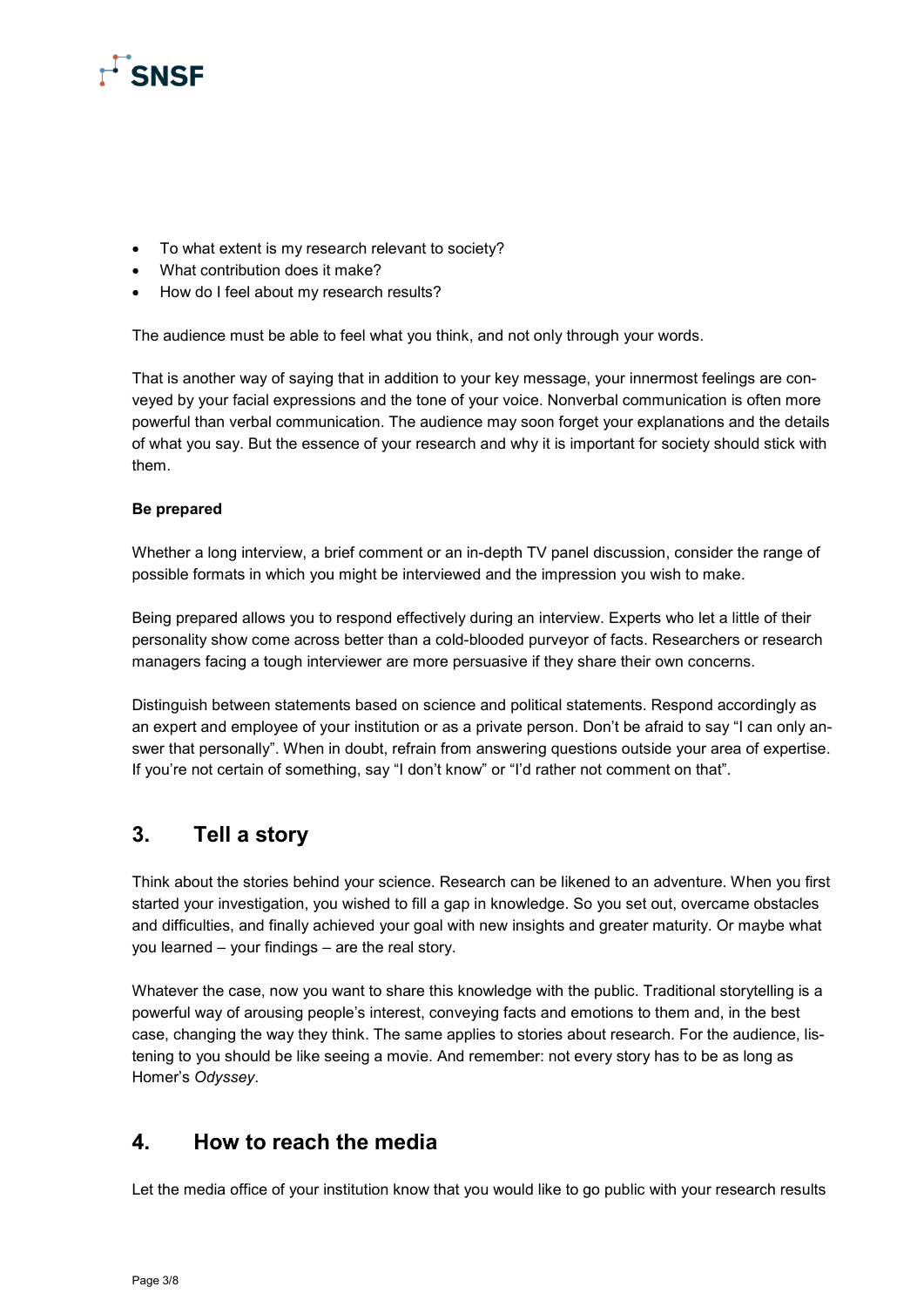

or that you have received a request for an interview. You can also get help from the SNSF's Communications division or from the head of knowledge transfer of your National Research Programme. They will be happy to support you with media relations and can also report on your research in their own publications (see also "The SNSF supports you" in the box below).

Nevertheless, it is worthwhile to reach out to the media yourself. Here are the most important steps for how to proceed.

#### **4.1 Follow the public debate on your area of research**

- Which media outlets pay attention to my field of research?
- Which editing desks report on it?
- Who are the specialist journalists I could contact directly?

#### **Print and online media**

Check the publishing information for how to contact the relevant editing desk or  $-$  even better  $-$  journalists who cover your field of activity.

#### **Radio/TV**

To contact SRF, go to [www.srf.ch](http://www.srf.ch/) and find the appropriate editing desk. Check the SRF archive to see what has already been covered in your field of research. Look for the authors of those reports or ask the editing desk who you should contact.

#### **Local TV and local radio**

Call the general phone number and ask who might cover your area of research.

#### **4.2 Making initial contact: a personal email**

Send an email to the relevant journalist. Compose a subject line that stands out amid the flood of emails media professionals receive every day. Make it concise, clear and compelling.

If you cannot establish personal contact, ask at the main number for the email address and direct telephone number of the appropriate desk and write to them directly.

Also, you can often find the contact information for science journalists in their social media profile.

#### **4.3 Follow up by telephone**

After sending an email, it pays to contact the media representative by telephone and make your pitch in person.

### **5. How to prepare for an interview**

• Draw up a factsheet about your project (one page maximum), including the most important topics you want to discuss.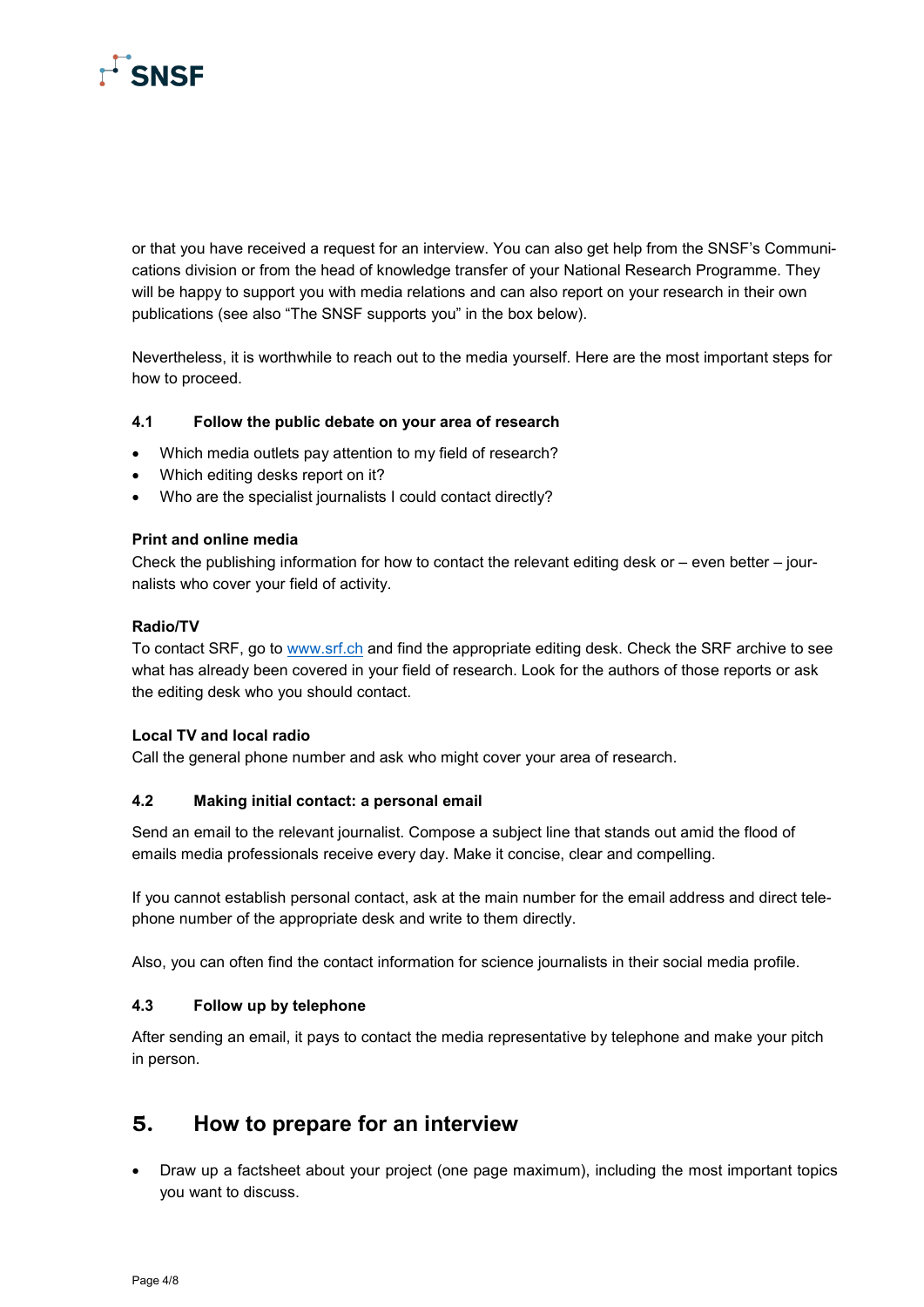

- Prepare one to three (maximum) key messages.
- Be clear about why you think your research is important to society.
- Look for a "hook", something newsworthy about your research for example a current event to capture the public's attention.
- Think of specific examples from everyday life that you can use to illustrate your arguments. Look for appropriate comparisons or metaphors. But be careful: metaphors can be tricky. Make sure the comparison is meaningful.
- Write the way you speak. Avoid passive constructions where possible and appropriate; use strong verbs; and speak or write directly, clearly and compellingly.
- Use as few numbers as possible.
- Choose good photographs or graphics to illustrate your message.

#### **5.1 Verbal traps**

- Avoid foreign words and abbreviations. If technical terms are unavoidable, explain them briefly in everyday language.
- Short words are better than long ones.
- Short sentences are stronger than convoluted ones. But the rhythm makes the music: an endless string of short sentences eventually becomes tiresome.

#### **5.2 Think about your audience**

Every interview and every conversation between researchers and media professionals involves a clear allocation of roles. The journalist asks the questions, and the expert provides the answers. At the same time, both sides are always mindful of an invisible other. In this sense, every interview is a relationship between three parties.

- The task of the journalist is to ask questions on behalf of the audience.
- The interviewee answers the journalist's questions, but actually directs those answers to the (invisible) audience.

Depending on the medium and the type of reporting, media professionals rely on different forms and lengths of communication. A news report can usually accommodate only a short message. The starting point for that is a brief interview between you and a journalist. In longer formats, you will be able to have your say in more detail. But here, too, the rule is to keep your answers concise, clear and compelling.

#### **5.3 Always request a preliminary interview**

Media professionals are invariably under time pressure. Nevertheless, you should insist on clarifying the following questions in advance:

- What is the purpose of the report?
- What is the exact topic of the interview?
- In which medium will it be published and when?
- How long will the interview last?
- How much space will you have for your statements?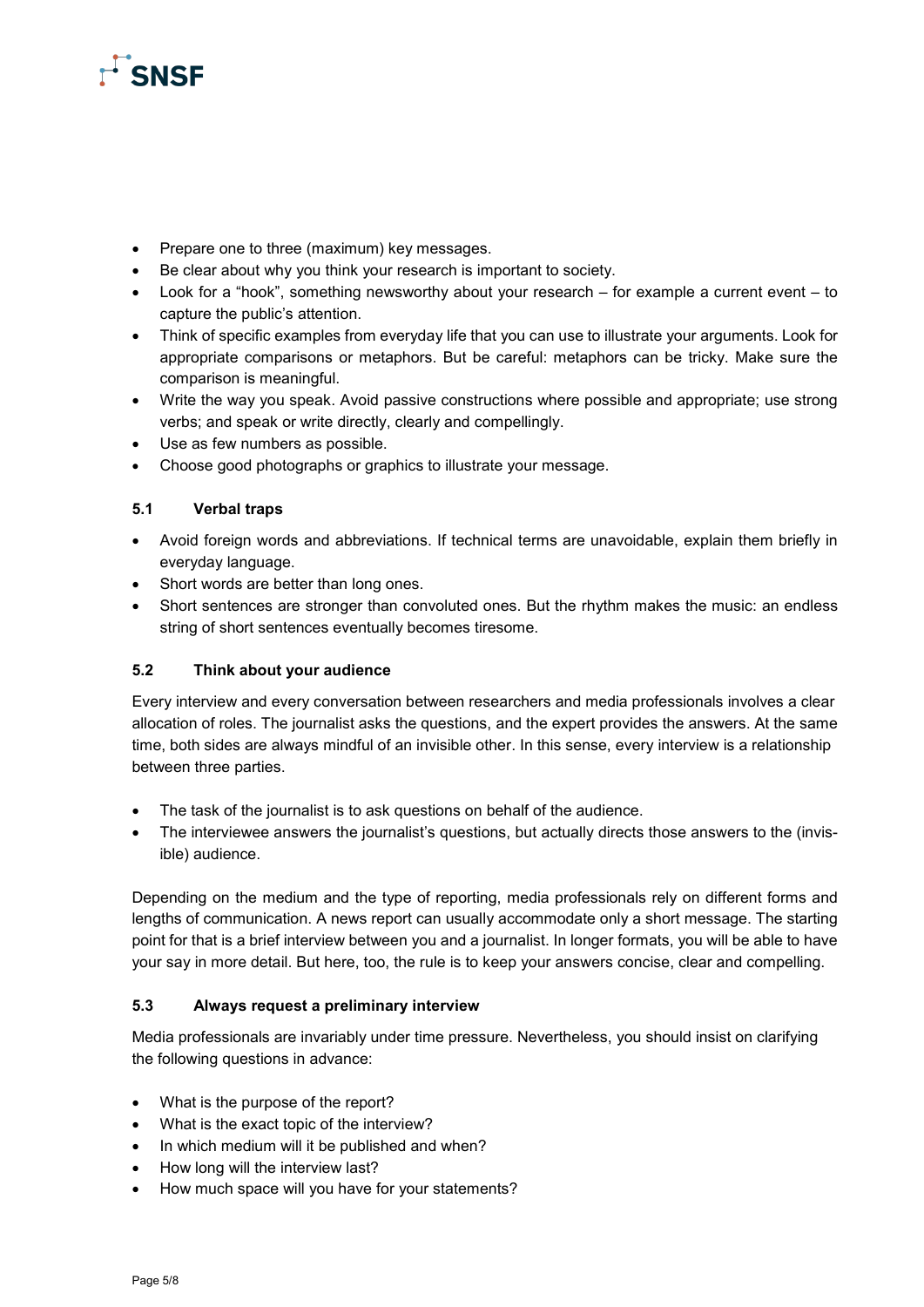

• Will other people appear in the report who hold an opposing position?

Only once these questions have been clarified can you decide whether to participate or not.

Do not leave the preliminary interview to your media office. Talk to your interviewer personally before the interview. That will give you a sense for how the person ticks, what they know about your research and what angle, if any, they have in mind.

Ask the person to provide you with the interview questions. However, do not expect all questions to be made available to you before the interview.

This is also in your interest. If you know exactly what the questions are, you will be tempted to memorise suitable answers. Your key messages help you to answer appropriately based on your wealth of experience and to express yourself engagingly. In this way you will come across more convincingly than if you answer by rote.

Media professionals are often generalists. On the other hand, as the interviewee you have expertise and detailed knowledge about your particular field. In the preliminary interview, give the interviewer additional important information on the topic. Provide documents, facts and images that the media professionals can include in their report. A good interview is a collaborative effort – even if the journalist asks you tough questions. That is part of being a journalist.

#### **Watch out for "nasty questions"**

Don't be caught off guard. Before the interview, think about any challenging or tricky questions you might be confronted with. And think about appropriate responses without memorising them.

#### **5.4 Discuss the ground rules**

According to media law, you have the right to see all your quotes, whether direct or indirect, before publication. You are also permitted to clarify your statements in portions of articles submitted to you for approval. Be sure to make clear to the interviewer in the preliminary interview that you wish to exercise this right.

#### **On background or on the record?**

Especially in the case of research, "background" interviews or discussions are common: when it comes to complex topics, journalists need information. First, clarify whether the journalist intends to quote you by name. Together with the journalist, agree precisely what information is intended for what purpose. If any aspect of your research is not to be published for the time being, hold it back even in a background interview.

#### **5.5 During the interview**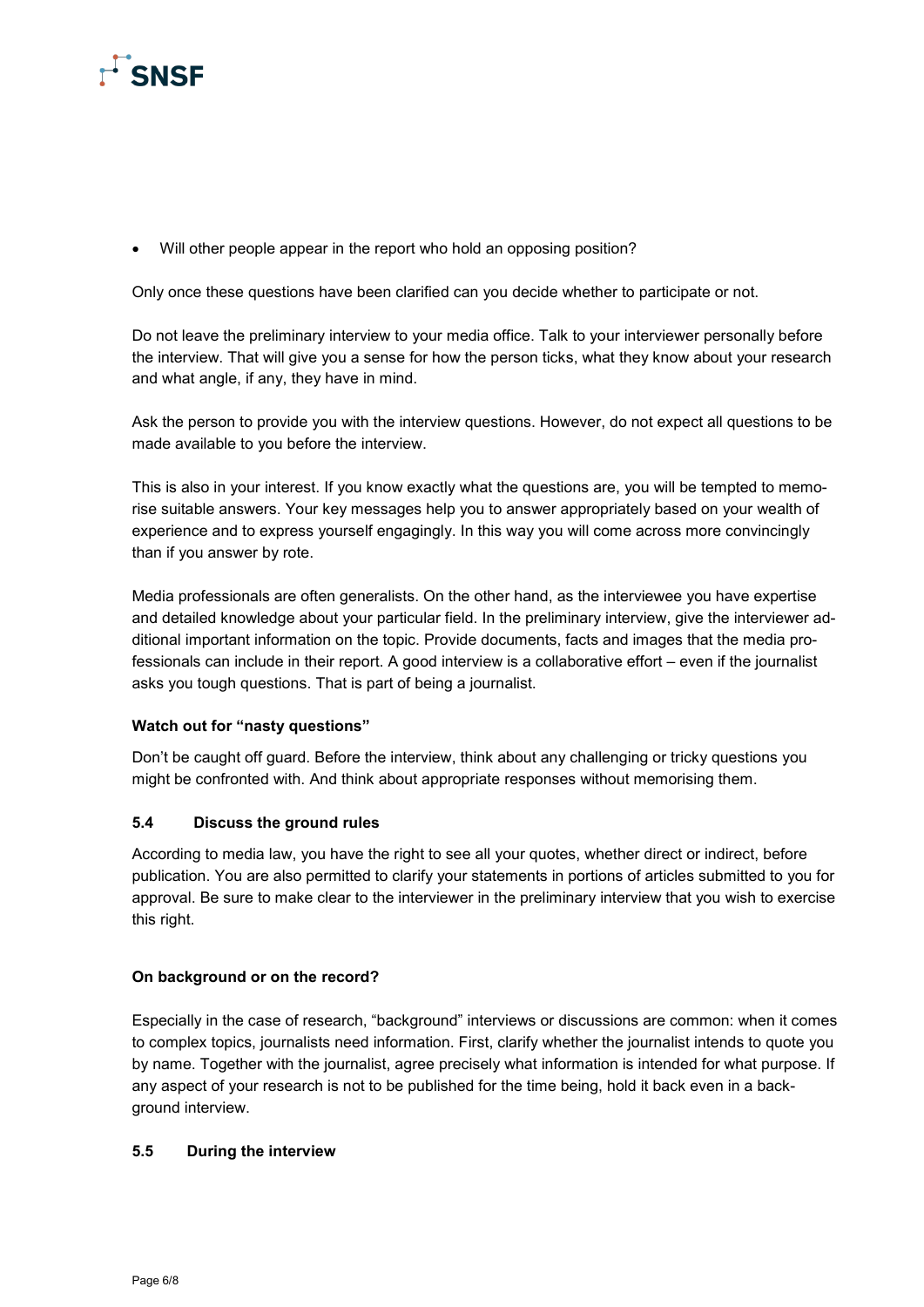

Journalists try to lead the interview towards a goal according to the rule "She who asks, leads". However, as the interviewee you can also take the initiative and steer the interview according to the rule "He who answers should know where he is going".

Here, too, the key message proves an excellent guide. Take the question and develop your own chain of argumentation. That is one way of working in your key messages during the interview. However, this approach should not be used to avoid uncomfortable questions. Audiences do not reward evasive strategies; they arouse mistrust.

#### **5.6 After the interview**

As mentioned in the ground rules, you have the right to see all of your quotes. If you have not already done so in the preliminary interview, make clear after the interview, at the latest, that you insist on this right. But you may not retract your quotes. Once an interview has taken place, it is considered a verbal contract that cannot be broken.

Often journalists are happy to run an article by an expert before handing it in. You may offer to check the entire article for accuracy. However, make sure that you only check scientific facts and not any interpretations or statements of the author.

If the article is exclusively about you or your research, please do ask to review the entire article. This is not obligatory for media professionals, but fairness dictates it.

## **6 Conclusion**

This guide describes the most important tools and steps to help researchers communicate effectively through the media, including social media. But a guide is not the final word. Practice is crucial for successful communication. That is why the motto of the Swiss National Science Foundation's media courses is "Practice, practice, practice".